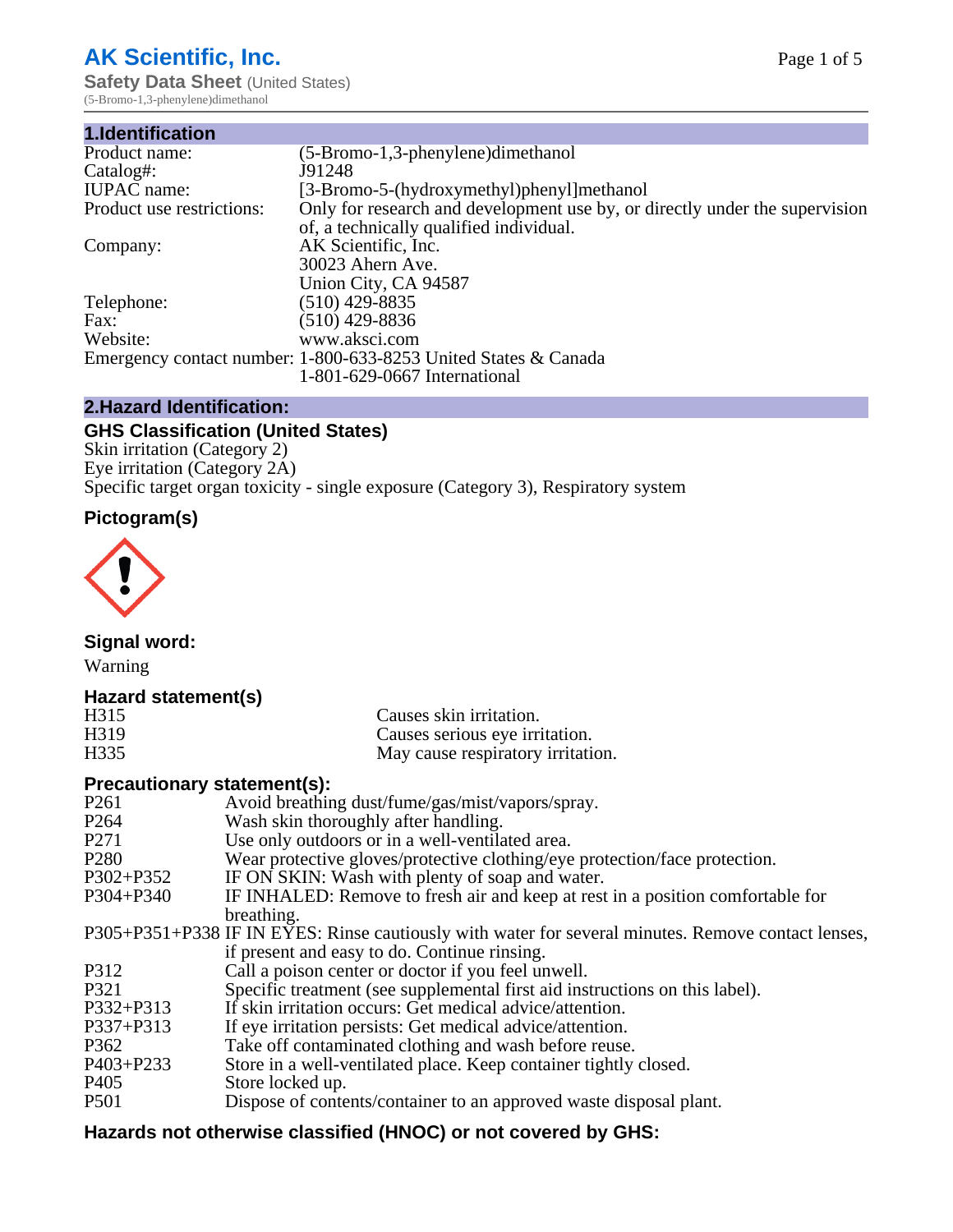#### None

## **3.Composition/Information on Ingredients**

Purity:<br>EC:

Synonyms: Not available. CAS#: 51760-22-6<br>Purity: 95% 95% Not available.

# **4. First Aid Measures**

**General Information:** Immediately remove any clothing contaminated by the product. Move out of dangerous area. Consult a physician and show this safety data sheet.

**Inhalation:** Move person to fresh air. If not breathing, give artificial respiration. If breathing is difficult, give oxygen. Obtain medical aid.

**Skin contact:** Immediately flush skin with running water for at least 15 minutes while removing contaminated clothing and shoes. Wash clothing before reuse. Obtain medical aid immediately. **Eye contact:** Immediately flush open eyes with running water for at least 15 minutes. Obtain medical aid immediately.

**Ingestion:** Do NOT induce vomiting without medical advice. Rinse mouth with water. Never administer anything by mouth to an unconscious person. Obtain medical aid immediately.

**Most important symptoms and effects, both acute and delayed:** No further information available. Please see sections 2 and 11.

**Indication of any immediate medical attention and special treatment needed:** No further information available.

# **5. Fire Fighting Measures**

**Suitable extinguishing media:** Use water spray, dry chemical, carbon dioxide, or chemical foam. **Specific hazards arising from the chemical:** Carbon oxides, Hydrogen bromide.

**Advice for firefighters:** As in any fire, wear a NIOSH-approved or equivalent, pressure-demand, self-contained breathing apparatus and full protective gear. During a fire, irritating and highly toxic gases may be generated by thermal decomposition or combustion.

# **6. Accidental Release Measures**

**Personal precautions, protective equipment and emergency procedures:** Wear protective equipment and keep unprotected personnel away. Ensure adequate ventilation. Remove all sources of ignition. Prevent further leak or spill if safe to do so. For personal protective equipment, please refer to section 8.

**Environmental precautions:** Do not let product enter drains, other waterways, or soil.

**Methods and materials for containment and cleaning up:** Prevent further leak or spill if safe to do so. Vacuum, sweep up, or absorb with inert material and place into a suitable disposal container. Consult local regulations for disposal. See section 13 for further disposal information.

# **7. Handling and Storage**

**Precautions for safe handling:** Avoid contact with skin, eyes, and personal clothing. Wash hands thoroughly after handling. Avoid breathing fumes. Use only with adequate ventilation. Wear suitable protective clothing, gloves, and eye/face protection. Keep away from sources of ignition. Minimize dust generation and accumulation. Keep container tightly closed. Open and handle container with care. Do not eat, drink, or smoke while handling.

**Conditions for safe storage, including any incompatibilities:** Store in a tightly-closed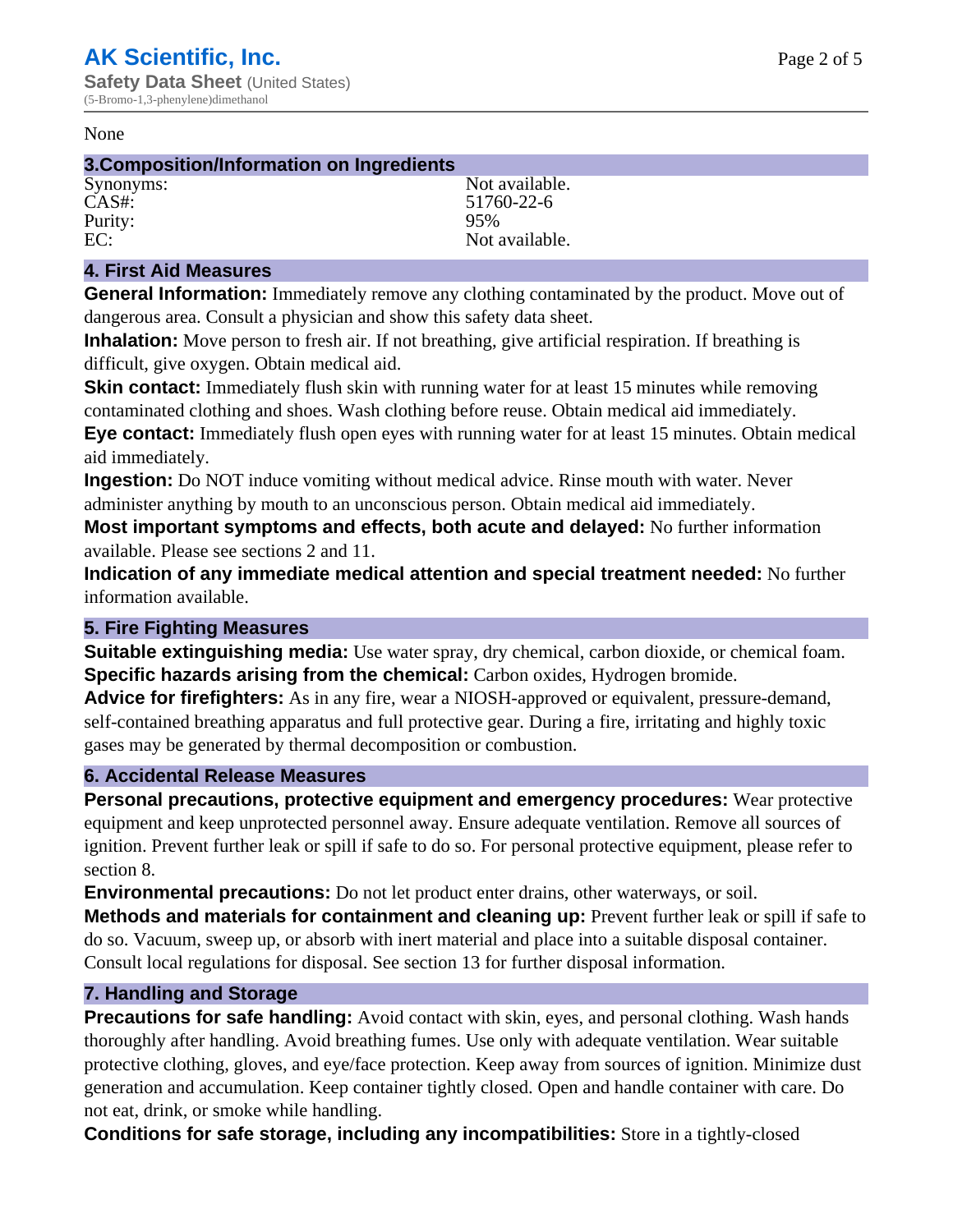container when not in use. Store in a cool, dry, well-ventilated area away from incompatible substances. Keep away from sources of ignition.

## **8. Exposure Controls/Personal Protection**

## **Exposure limits:**

| <b>OSHA PEL:</b>  | Not available. |
|-------------------|----------------|
| NIOSH REL:        | Not available. |
| <b>ACGIH TLV:</b> | Not available. |

**Appropriate engineering controls:** Avoid contact with skin, eyes, and clothing. Wash hands before breaks and immediately after handling the product. Facilities storing or utilizing this material should be equipped with an eyewash fountain. Use adequate general and local exhaust ventilation to keep airborne concentrations low.

## **Personal protection**

| Eyes:        | Based on an evaluation of the eye or face hazards present, wear chemical splash-resistant<br>safety glasses or goggles with side protection. A face shield may be appropriate in some |
|--------------|---------------------------------------------------------------------------------------------------------------------------------------------------------------------------------------|
|              | workplaces. Use eyewear tested and approved under appropriate government standards<br>such as OSHA 29 CFR 1910.133 or EU EN166.                                                       |
| Hands:       | Wear gloves selected based on an evaluation of the possible hazards to hands and skin,                                                                                                |
|              | the duration of use, the physical conditions of the workplace, and the chemical resistance                                                                                            |
|              | and physical properties of the glove material.                                                                                                                                        |
|              | Skin and body: Protective clothing must be selected based on the hazards present in the workplace, the                                                                                |
|              | physical environment, the duration of exposure, and other factors. No fabric can provide                                                                                              |
|              | protection against all potential hazards; therefore it is important to select the appropriate                                                                                         |
|              | protective clothing for each specific hazard. At the minimum, wear a laboratory coat and                                                                                              |
|              | close-toed footwear.                                                                                                                                                                  |
| Respiratory: | Respirators are not a substitute for accepted engineering control measures such as<br>enclosure or confinement of the operation, general and local ventilation, and substitution      |
|              | of less toxic materials. When respiratory personal protective equipment is appropriate                                                                                                |
|              | based on an assessment of respiratory hazards in the workplace, use a NIOSH- or                                                                                                       |
|              | CEN-certified respirator.                                                                                                                                                             |

| 9. Physical and Chemical Properties |                           |
|-------------------------------------|---------------------------|
| <b>Physical State:</b>              | White to off-white powder |
| Molecular Formula:                  | C8H9BrO2                  |
| Molecular Weight:                   | 217.06                    |
| Odor:                               | Not available.            |
| $pH$ :                              | Not available.            |
| <b>Boiling Point Range:</b>         | Not available.            |
| Freezing/Melting Point:             | Not available.            |
| <b>Flash Point:</b>                 | Not available.            |
| <b>Evaporation Rate:</b>            | Not available.            |
| Flammability(solid,gas):            | Please see section 2.     |
| <b>Explosive limits:</b>            | Not available.            |
| Vapor Pressure:                     | Not available.            |
| Vapor Density:                      | Not available.            |
| Solubility:                         | Not available.            |
| <b>Relative Density:</b>            | Not available.            |
| Refractive Index:                   | Not available.            |
| Volatility:                         | Not available.            |
| <b>Auto-ignition Temperature:</b>   | Not available.            |
| <b>Decomposition Temperature:</b>   | Not available.            |
| <b>Partition Coefficient:</b>       | Not available.            |

#### **10. Stability and Reactivity**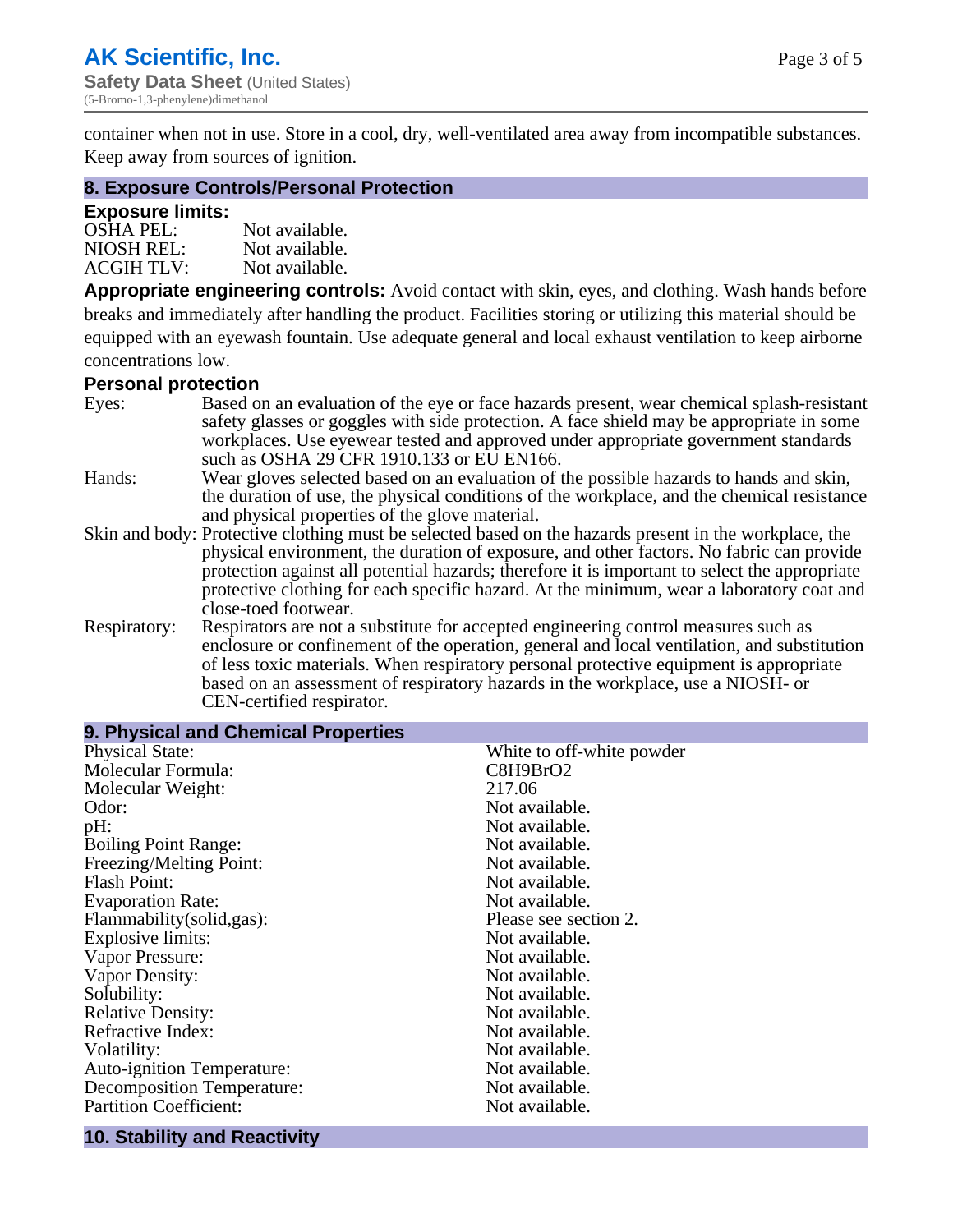| Not available.                                       |
|------------------------------------------------------|
| Stable under recommended temperatures and pressures. |
| Not available.                                       |
| Dust generation.                                     |
| Strong oxidizing agents.                             |
| Carbon oxides, Hydrogen bromide.                     |
|                                                      |

## **11. Toxicological Information**

| RTECS#                                         | Not available.                                      |
|------------------------------------------------|-----------------------------------------------------|
| Acute toxicity:                                | Not available.                                      |
| Routes of exposure:                            | Inhalation, eye contact, skin contact, ingestion.   |
| Symptoms related to the physical, chemical and | Skin contact may result in inflammation             |
| toxicological characteristics:                 | characterized by itching, scaling, reddening,       |
|                                                | blistering, pain or dryness. Eye contact may result |
|                                                | in redness, pain or severe eye damage. Inhalation   |
|                                                | may cause irritation of the lungs and respiratory   |
|                                                | system. Overexposure may result in serious illness  |

or death.

## **Carcinogenicity**

| IARC: | Not classified.                                                                                       |
|-------|-------------------------------------------------------------------------------------------------------|
| NTP:  | Not listed.                                                                                           |
| OSHA: | Not listed.                                                                                           |
|       | Acute toxic effects: Inflammation of the eye is characterized by redness, watering, and itching. Skin |
|       | inflammation is characterized by itching, scaling, reddening, or, occasionally,                       |
|       | blistering.                                                                                           |

| <b>12. Ecological Information</b> |                |  |
|-----------------------------------|----------------|--|
| Ecotoxicity:                      | Not available. |  |
| Persistence and degradability:    | Not available. |  |
| Bioaccumulative potential:        | Not available. |  |
| Mobility in soil:                 | Not available. |  |
| Other adverse effects:            | Not available. |  |

## **13. Disposal Considerations**

Disposal of waste: Chemical waste generators must determine whether a discarded chemical is classified as hazardous waste. US EPA guidelines for the classification determination are listed in 40 CFR 261.3. Additionally, waste generators must consult state and local hazardous waste regulations to ensure complete and accurate classification. Observe all federal, state and local regulations when disposing of the substance.

Disposal of packaging: Do not reuse containers. Dispose of as unused product.

| <b>14. Transportation Information</b> |                |
|---------------------------------------|----------------|
| <b>DOT (United States)</b>            |                |
| UN number:                            | Not hazmat     |
| Proper shipping name:                 | Not available. |
| Transport hazard class:               | Not available. |
| Packing group:                        | Not available. |
| <b>IATA</b>                           |                |
| <b>UN Number:</b>                     | Not DG         |
| Proper shipping name:                 | Not available. |
| Transport hazard class:               | Not available. |
| Packing group:                        | Not available. |